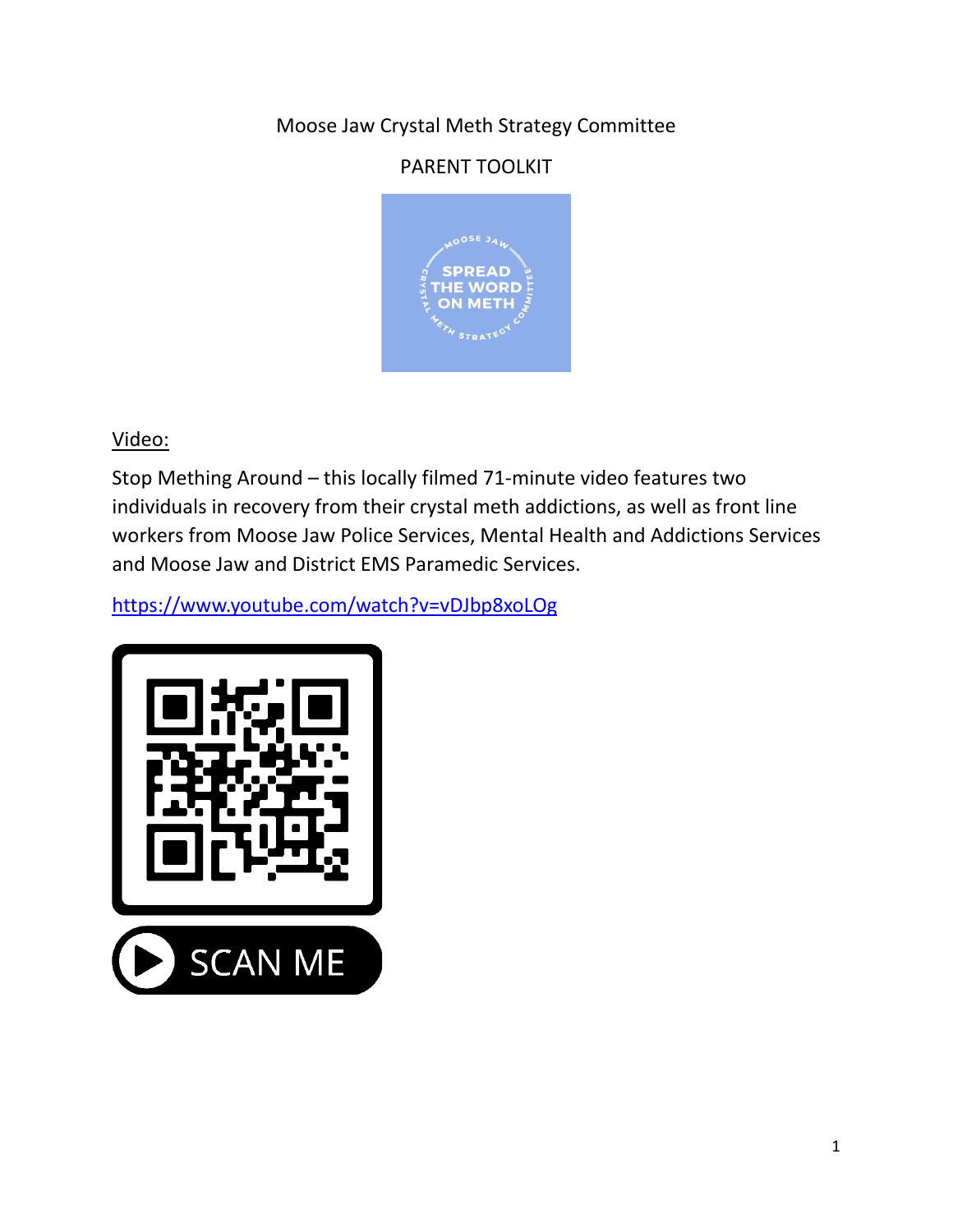#### Recommended Websites:

- 1. [What is Methamphetamine? What is Crystal Meth? How is Meth Used? -](https://www.drugfreeworld.org/drugfacts/crystalmeth.html) **[Drug-Free World](https://www.drugfreeworld.org/drugfacts/crystalmeth.html)** This website offers a quick course, booklet and an 8 minute powerful video to watch with your teen
- 2. **Drug Free Kids Canada**: <https://www.drugfreekidscanada.org/>.
- [PADParentActionPack2013EN.pdf](https://www.drugfreekidscanada.org/wp-content/uploads/2012/11/PADParentActionPack2013EN.pdf) (drugfreekidscanada.org) Are you prepared to help your Teen make good decisions: Stats, Facts and Talking points about alcohol and other drugs. Parent Action Pack
- 3. [My Child Tried Drugs. What Should I Do? -](https://drugfree.org/my-child-tried-drugs-what-should-i-do/) **Partnership to End Addiction** [\(drugfree.org\)](https://drugfree.org/my-child-tried-drugs-what-should-i-do/) A helpful website for parents whose kids have tried drugs
- 4. **Centre for Addiction and Mental Health**
- [What parents need to know about teens: Facts, myths and strategies](http://www.camh.ca/-/media/files/guides-and-publications/what-parents-need-to-know.pdf)  [\(camh.ca\)](http://www.camh.ca/-/media/files/guides-and-publications/what-parents-need-to-know.pdf)
- [What parents need to know about teen risk taking: Strategies for reducing](http://www.camh.ca/-/media/files/guides-and-publications/what-parents-teen-risk-taking-en.pdf)  [problems related to alcohol, other drugs, gambling and Internet use](http://www.camh.ca/-/media/files/guides-and-publications/what-parents-teen-risk-taking-en.pdf)  [\(camh.ca\)](http://www.camh.ca/-/media/files/guides-and-publications/what-parents-teen-risk-taking-en.pdf)
- 5. **Alberta Health Services** Parent Information Series <https://albertahealthservices.ca/amh/Page2434.aspx>
- 6. Talking with your kids about crystal meth and other drugs **Government of Manitoba** [135891\\_Meth\\_Broch \(gov.mb.ca\)](https://www.gov.mb.ca/asset_library/en/talk_kids/crystal_meth_en.pdf)
- 7. **Canadian Centre on Substance Use and Addiction** [Overcoming Stigma:](https://www.ccsa.ca/overcoming-stigma-online-learning?_cldee=dGVycnkuZ3VkbXVuZHNvbkBoZWFsdGguZ292LnNrLmNh&recipientid=contact-390eede4f1d1e6118105480fcfeaa931-9053682e801b4943a357b1aff236f4a5&esid=4d2acfb1-79b9-eb11-8236-000d3a09cf2f)  [Online Learning | Canadian Centre on Substance Use and Addiction](https://www.ccsa.ca/overcoming-stigma-online-learning?_cldee=dGVycnkuZ3VkbXVuZHNvbkBoZWFsdGguZ292LnNrLmNh&recipientid=contact-390eede4f1d1e6118105480fcfeaa931-9053682e801b4943a357b1aff236f4a5&esid=4d2acfb1-79b9-eb11-8236-000d3a09cf2f)  [\(ccsa.ca\)](https://www.ccsa.ca/overcoming-stigma-online-learning?_cldee=dGVycnkuZ3VkbXVuZHNvbkBoZWFsdGguZ292LnNrLmNh&recipientid=contact-390eede4f1d1e6118105480fcfeaa931-9053682e801b4943a357b1aff236f4a5&esid=4d2acfb1-79b9-eb11-8236-000d3a09cf2f) - Three short modules that tell us how stigma and use of non Person-First language can impact on individuals' decisions to attend treatment. Suitable to watch with your teen